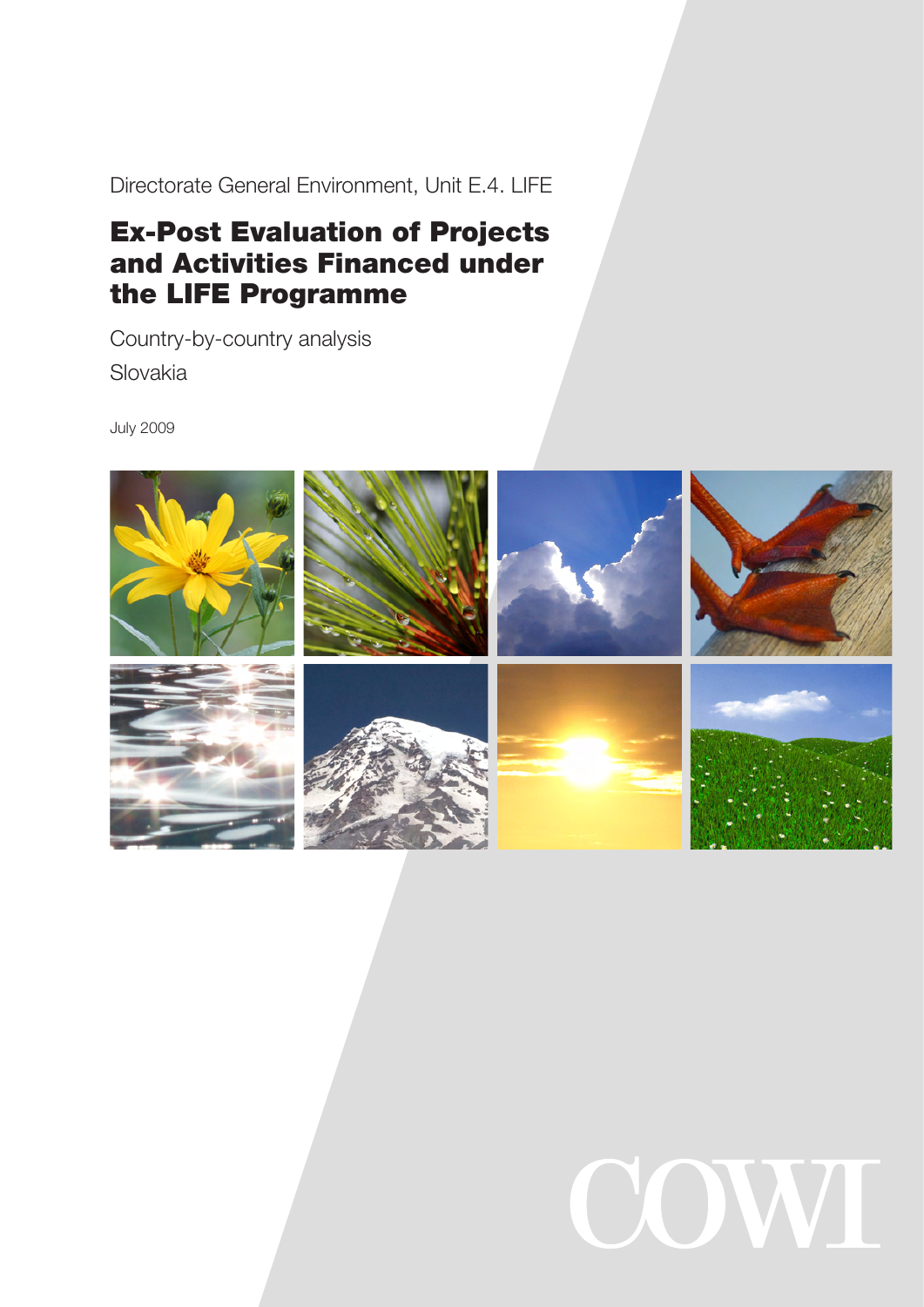

**COWI A/S** 

**Parallelvej 2 DK-2800 Kongens Lyngby Denmark** 

**Tel +45 45 97 22 11 Fax +45 45 97 22 12 www.cowi.com** 

Directorate General Environment, Unit E.4. LIFE

## Ex-Post Evaluation of Projects and Activities Financed under the LIFE Programme

Country-by-country analysis

Slovakia

July 2009

Document no. 7-3 Slovakia Version 1 Date of issue July.2009 Prepared BIM, IL Checked BIM, TIH, IL Approved BIM

This report has been prepared as a result of an independent evaluation by COWI being contracted by the Directorate General Environment

**The views expressed are those of the Consultant and do not necessarily reflect those of the European Commission.**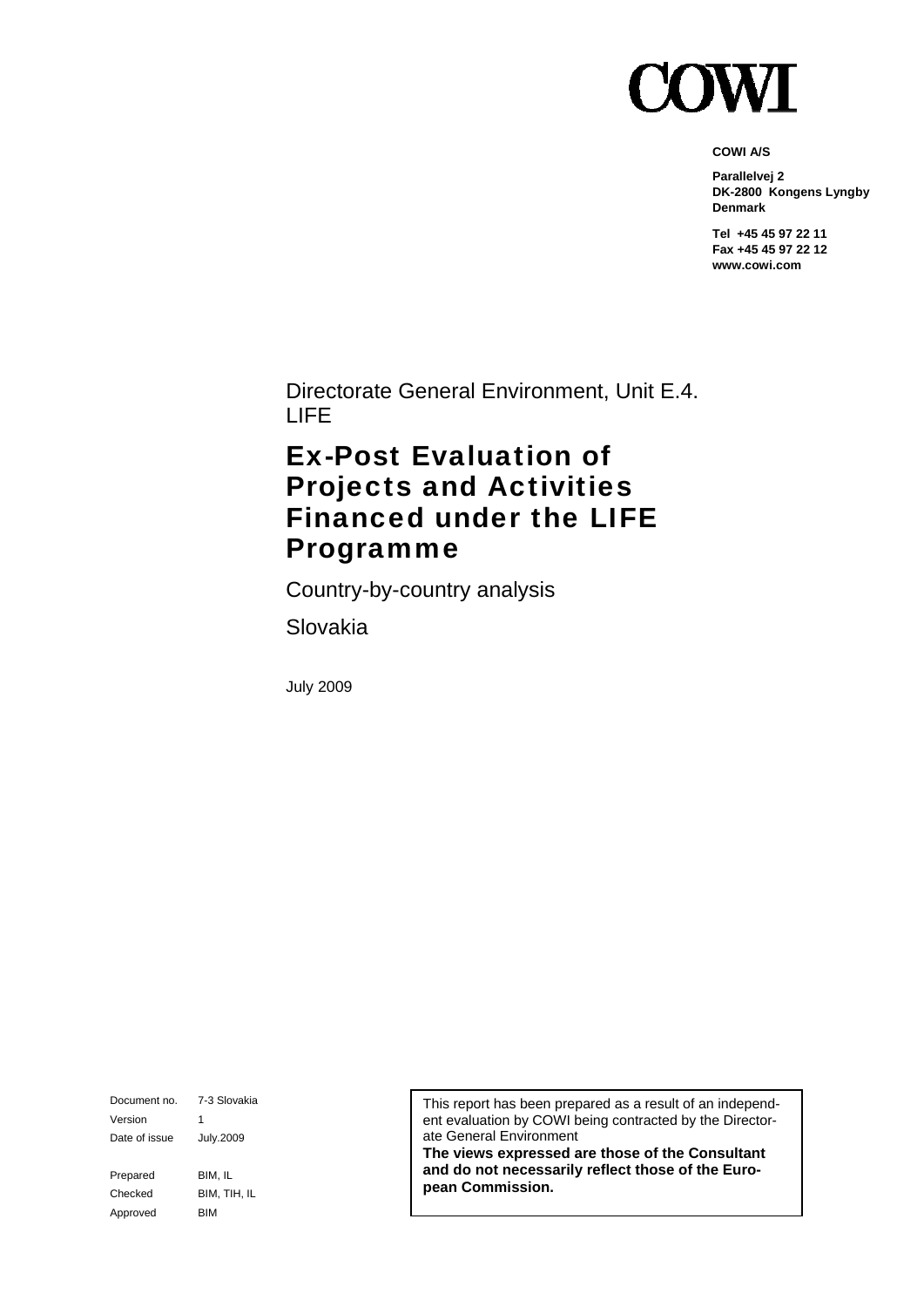#### Table of Contents

| 1            | <b>Executive summary</b>               | $\mathbf{2}$ |
|--------------|----------------------------------------|--------------|
| $\mathbf{2}$ | <b>Introduction</b>                    | $\mathbf{2}$ |
| 3            | <b>Environmental policy overview</b>   | $\mathbf{2}$ |
| 4            | Overview of LIFE projects in Slovakia  | 3            |
| 5            | <b>Effects of projects implemented</b> | 3            |
| 6            | The effectiveness of projects          | 4            |
| 7            | The sustainability of projects         | 5            |
| 8            | The utility of projects                | 5            |

#### Table of Appendices

| Appendix 1 | Comprehensive overview of LIFE Projects in Slovakia     |
|------------|---------------------------------------------------------|
| Appendix 2 | Summary tables on LIFE Environment projects in Slovakia |
| Appendix 3 | Summary tables on LIFE Nature projects in Slovakia      |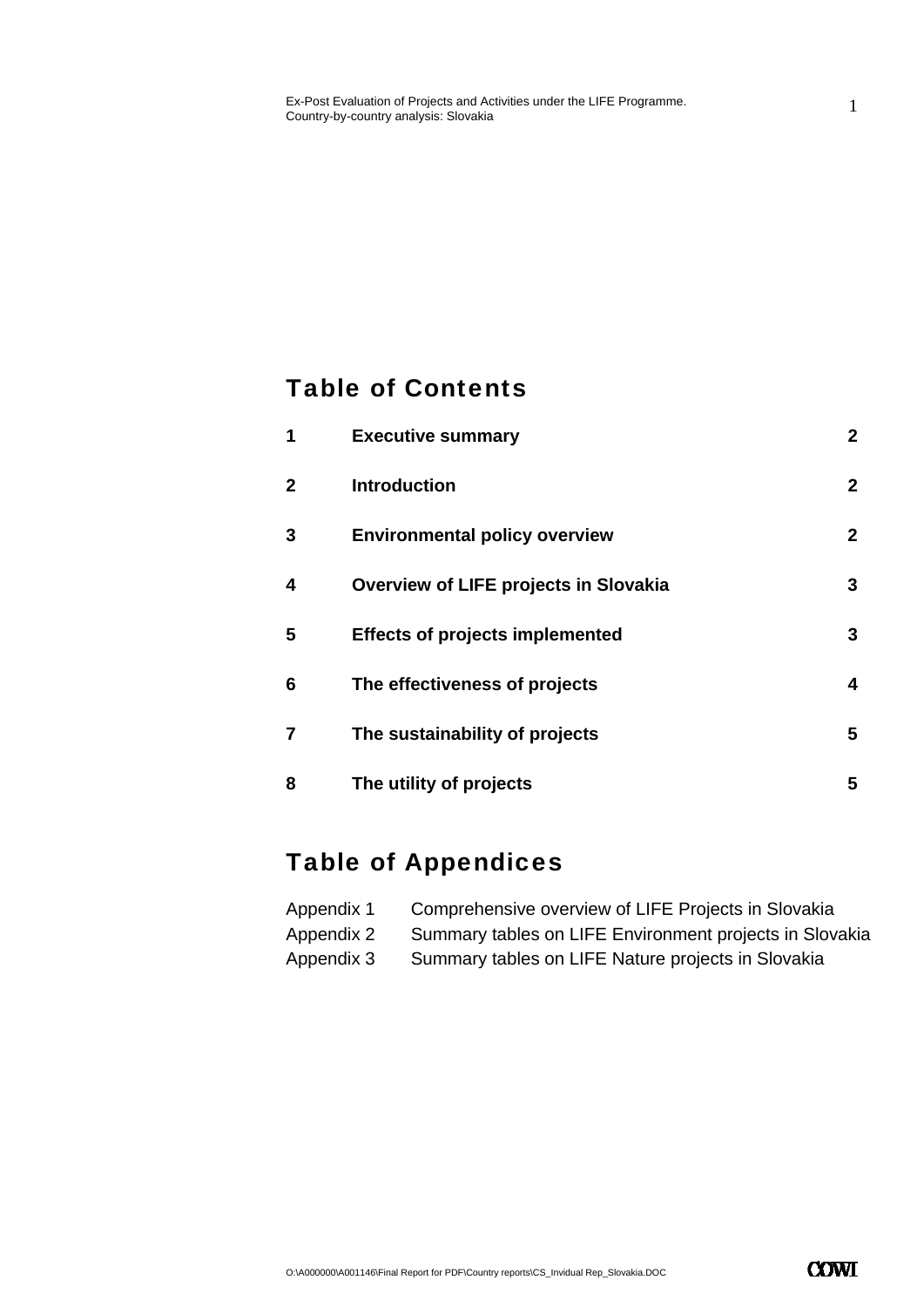#### **1 Executive summary**

The LIFE Programme has financed 11 (three LIFE Environment and eight LIFE Nature) projects in Slovakia during the period 1996-2006.<sup>1</sup> The process of implementing LIFE projects started in 2003. The programme is very important for environmental problem solving. LIFE Environment projects concern various issues (air – one project; natural resources and waste – one project; urban environment – one project). The LIFE Nature projects, targeting both the Habitats and the Birds Directives, are significant as well. It should be noted that both that the number of projects as well as the level of funds granted are high based on the size of the country (population) compared to other new Member States (i.e. Poland and the Czech Republic).

#### **2 Introduction**

This country report on the implementation of the LIFE Programme in Slovakia is part of the overall ex-post evaluation of the LIFE Programme. The evaluation was commissioned in July 2008 and covers all LIFE projects initiated during the period 1996-2006. The overall objective of the evaluation is to assess the relevance and impact of the activities and projects financed under the LIFE Programme. The evaluation comprises country studies in all Member States except Bulgaria, which has never had any LIFE Projects. This report documents the analysis carried out concerning the implementation of the LIFE Programme in Slovakia. The ex-post evaluation focuses on assessing the effect of the LIFE Programme on Europe's nature and environment through looking at results and impacts of LIFE projects implemented under the Nature (NAT) and Environment (ENV) components. The results and impacts have further been assessed along three main evaluation criteria:

- Effectiveness, i.e. the extent to which planned objectives have been reached;
- Sustainability, i.e. the extent to which positive impacts have continued or are likely to continue;
- Utility, i.e. the extent to which impacts address key environmental needs and priorities in the EU and for the stakeholders concerned.

#### **3 Environmental policy overview**

According to the "Environment Policy Review Communication from the Commission to the Council and the European Parliament COM (2008) 409", Slovak environmental policy focuses on accomplishing planned goals and ecological effects with special emphasis on the following issues:

- Climate change: in 2007 the government approved an action plan on energy efficiency for the period 2008-2010. It also approved a strategy of increased use of renewable sources of energy. In 2005 greenhouse gas emissions were 33.6 percent below the base year level, so the Slovak Republic is currently well on track to meet the Kyoto target for greenhouse gas emissions. By 2010, its emissions are expected to be some 12 per cent below the Kyoto target.
- Nature and biodiversity: the government approved the National Forest Programme. In January 2008 Slovakia adopted a Law on Protection of and Trade in Endangered Species of Wild Fauna and Flora (CITES), which changes and complements domestic law.<sup>2</sup> The European Commission opened an infringement case on non-sufficient designation of Special Protection Areas for birds (SPA). Out of 38 areas to be designated according to the Birds Directive only 5 have been

-

<sup>&</sup>lt;sup>1</sup> After the entry of Slovakia in the LIFE programme in 2003.

 $2$  As above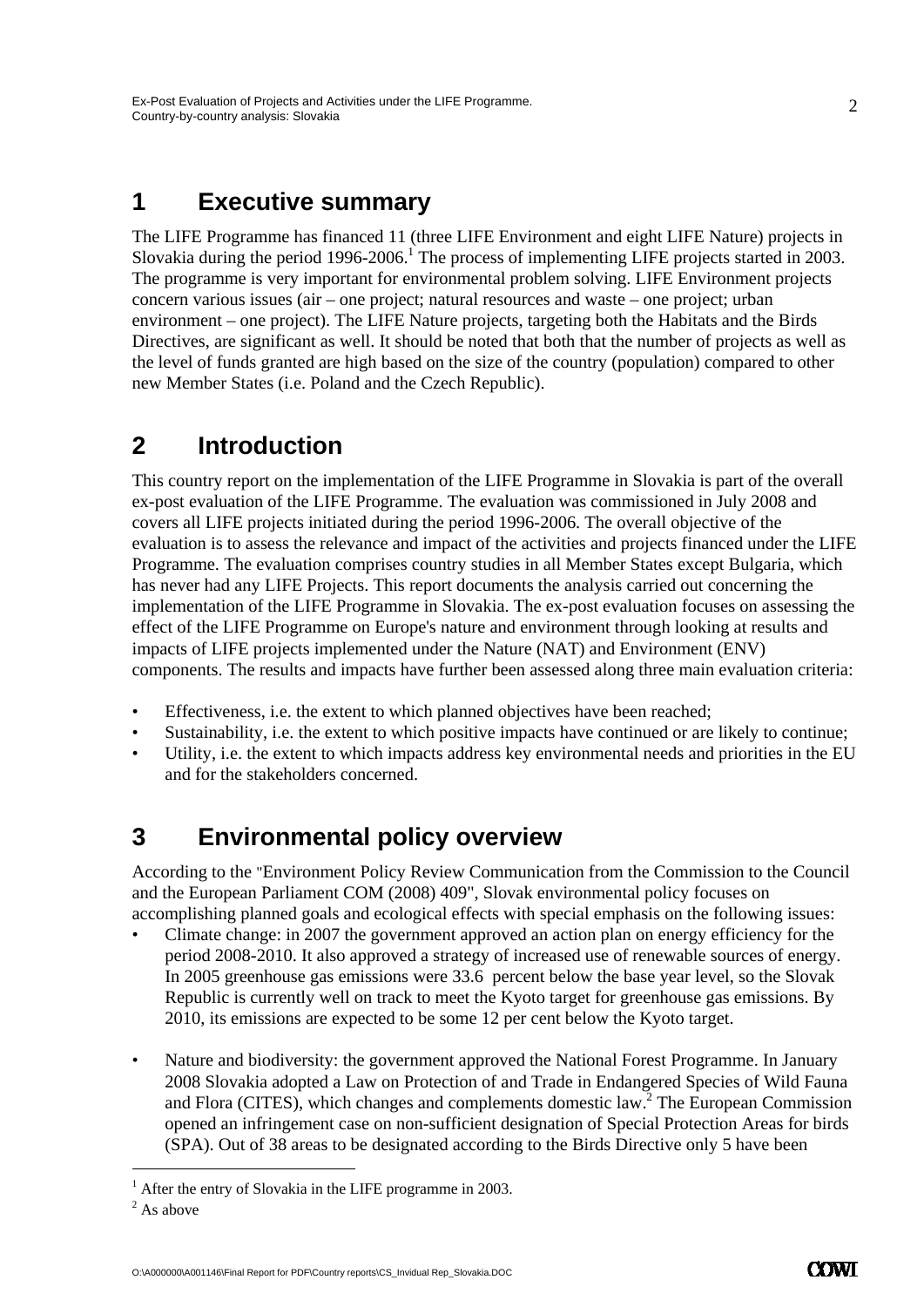protected to date, and the government indicates that an additional 15-16 SPA's are to be designated soon. According to the Natura 2000 barometer, a total of 382 SCIs have been designated in Slovakia, totalling an area of 5,739 km<sup>2</sup> or 11.8 percent of the total area.<sup>3</sup>

Waste: the level of waste in Slovakia collected separately is low but is increasing. Only 6 percent of household waste is currently being recycled. The majority of the waste is land filled. Many landfills in Slovakia do not comply with EU requirements. In July 2006, the government presented an "Agenda of Better Regulation in the Slovak Republic", according to which new legislative proposals should be accompanied by a Regulatory Impact Assessment, including an environmental impact assessment.<sup>4</sup>

#### **4 Overview of LIFE projects in Slovakia**

During the period 1996 to 2006, the LIFE Programme co-financed 11 projects, starting in 2003. A full overview is presented in *Tables 1 and 2,* Appendix 1. Additional summary tables are provided in Appendices 2 and 3.

|             | Number of<br>projects | <b>Total LIFE</b><br>contribution<br>(million EUR) | Main themes covered <sup>5</sup>     | Average LIFE<br>contribution per<br>project (million<br>EUR) | Average project<br>duration (years) |
|-------------|-----------------------|----------------------------------------------------|--------------------------------------|--------------------------------------------------------------|-------------------------------------|
| Environment |                       | 1.2                                                | Climate change, urban<br>environment | 0.6                                                          | 3                                   |
| Nature      | 8                     | 4.8                                                | Habitats (63%)                       | 0.6                                                          | 4.6                                 |

*Table 4.1 Overview of LIFE projects 1996-2006 in Slovakia* 

Source: Butler

-

The two **LIFE Environment** projects concerned climate change/energy efficiency. The were both implemented by NGOs as the beneficiary.

The **LIFE Nature** projects co-financed by the LIFE Programme during 1996-2006 comprise habitat restoration projects and bird conservation projects. The typical beneficiaries were national authorities (half of the projects) and NGOs (one third of projects).

## **5 Effects of projects implemented**

On the basis of analysing LIFE Nature projects in Slovakia as well as stakeholder interviews,<sup>6</sup> LIFE Nature projects are assessed to contribute primarily to the improvement of management of Natura

O:\A000000\A001146\Final Report for PDF\Country reports\CS\_Invidual Rep\_Slovakia.DOC

<sup>&</sup>lt;sup>3</sup> http://ec.europa.eu/environment/nature/info/pubs/natura2000nl\_en.htm (Natura 2000, brochure, Dec 2008)

<sup>4</sup> Environment Policy Review, Communication of the European Communities, Commission Staff Working Document, COM(2007)195 final

 $<sup>5</sup>$  For the purpose of this evaluation, the LIFE projects were categorised according to the thematic structure of the</sup> LIFE+ Programme (ref. Regulation EC No. 614/2007, Annex II). The themes included for LIFE Nature: Habitat Directive, Birds Directive and Biodiversity. For LIFE Environment: Climate change, air, water, soil, forests, natural resources and waste, chemicals, urban environment, strategic approaches.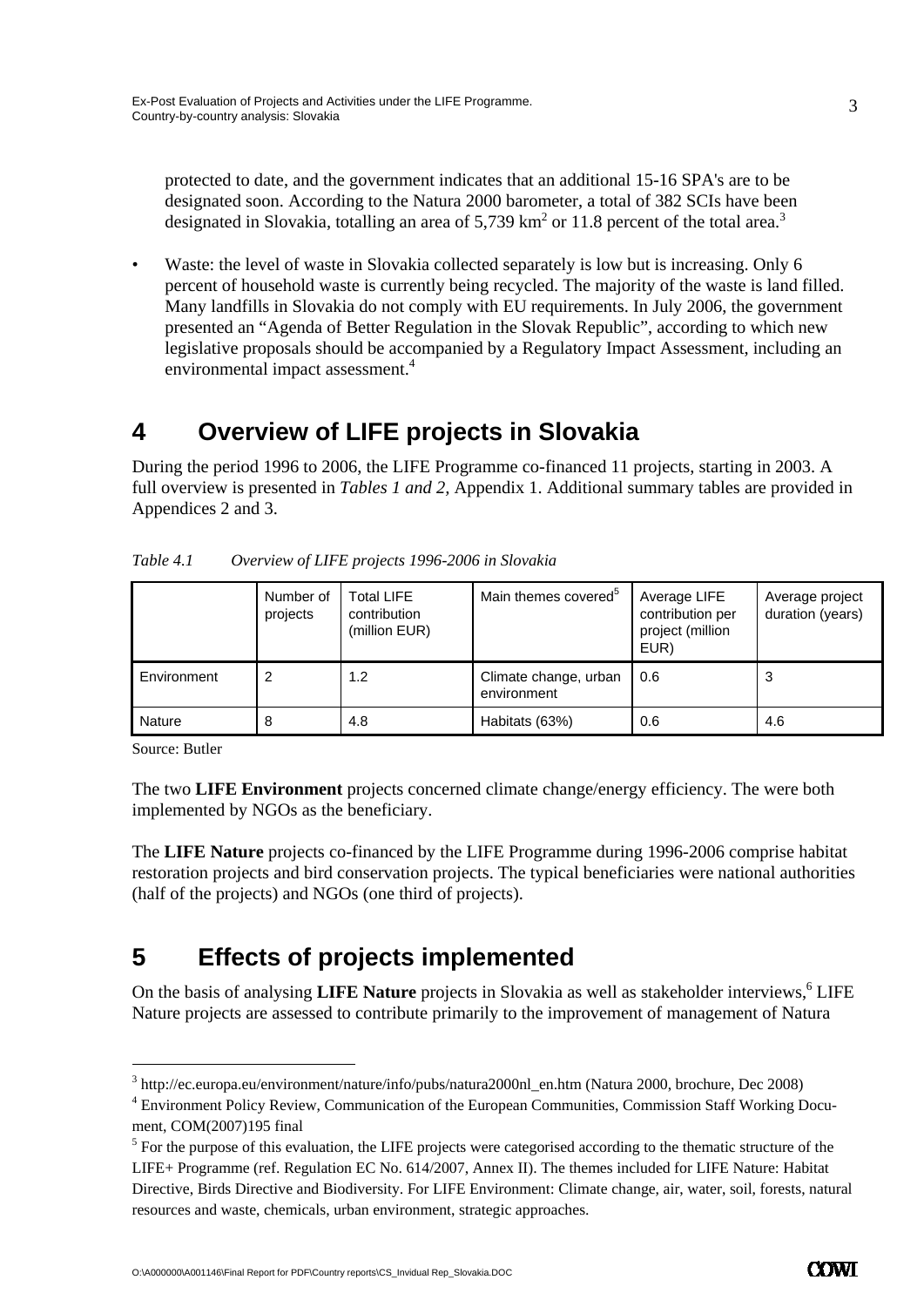2000 areas. For example, the execution of the projects Danube floodplains (LIFE03 NAT/SK/000097); Slovak Paradise (LIFE04/NAT/SK/000244); and Wetlands in Zahorska Nizina (LIFE05/NAT/SK/000112) seem to have been particularly effective. The results of these projects are included in the development of the adjustment and supplement the Natura 2000 areas in Slovakia. However, there are projects (e.g. the project Sur Fen<sup>7</sup>) which, despite a good initial proposal have not achieved the envisaged results due to developers who have started construction works to build housing on areas intended for the protection of water sources. Based on the available information, it is estimated that around 2 percent of Natura 2000 (SPA) areas in Slovakia were affected directly by LIFE Projects.

Two of the three **LIFE Environment** projects were very innovative, bringing new ideas to the sector in which they were realised. One project (LIFE03 ENV/SK/00057) was awarded the Energy Globe Award. So the impact of LIFE Environment project was very significant. The implementation of LIFE Environment projects also contributed to fulfilling Slovakia's Ecological Policy by reducing  $CO<sub>2</sub>$  emissions as well as increasing the renewable sources of energy in total country consumption.

#### **6 The effectiveness of projects**

Effectiveness can be assessed at two levels: the project level, which compares achievements with project objectives, and at programme level, which compares achievements with LIFE Programme objectives.<sup>8</sup>

The effectiveness of **LIFE Nature** projects is assessed as good in a both levels; the projects contributed to the implementation of the Bird and Habitat Directives, as well as the protection of species and habitats under national regulations. For the two projects, Aquila heliaca (Slovakian LIFE03 NAT/SK/000098) and Falco cherrug (Hungarian LIFE03/NAT/H/000096), a synergy effect is observed (both project areas partially overlap).<sup>9</sup>

Similarly, the effectiveness of **LIFE Environment** projects is assessed as good at both levels. The national focal point and desk officer rated the effectiveness of Environment projects highly at an average of 4.5 - 5 on a scale from 1-5 where five is the highest. The assessment by the monitoring team is also good (4). Both of the projects were well prepared and presented. The LIFE03 ENV/SK/000577 project connected with biomass used the experiences and solutions of Austrian researchers with excellent experience in the use of biomass as renewable energy.10 This project was awarded an Energy Globe Award. Thus, the two LIFE Environment projects concern climate change. However, no synergy effects were observed, as one project is connected with  $CO<sub>2</sub>$  emissions, and the objective of the other is to support the mitigation of global warming consequences in urban areas.

 $-$ <br>6  $<sup>6</sup>$  Interviews with national coordinator (on the phone and in person, January 2009) and desk officer (in person, Janu-</sup> ary 2009)

 $<sup>7</sup>$  Interview with LIFE Unit desk officer national coordinators and monitoring teams</sup>

<sup>&</sup>lt;sup>8</sup> Specific objective for: LIFE Nature: to contribute to the implementation of Council Directive 79/409/EEC (Birds Directive) and Council Directive 92/43/EEC (Habitats Directive); LIFE Environment: to contribute to the development of innovative and integrated techniques and methods and to the further development of Community environmental policy.

<sup>&</sup>lt;sup>9</sup> According to the LIFE desk officer, there are three related projects in Slovakia, Hungary and Austria. These projects have had regular meetings twice a year, and perform common counting. Initially, the three projects were intended as one, but the participants decided not to carry out individual projects, but collaborate.

 $10$  Interview carried out with National Focal Point and LIFE Unit desk officer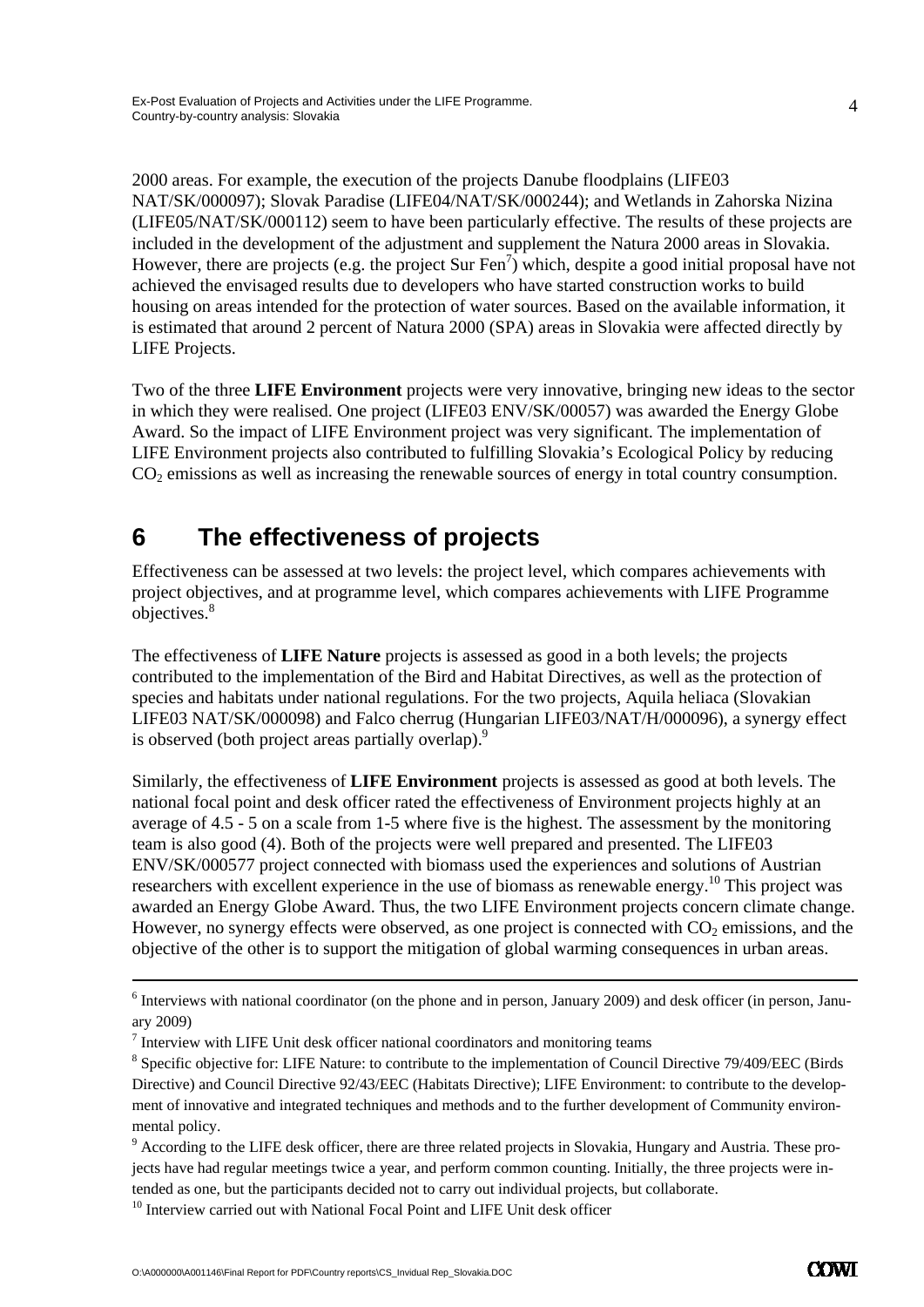## **7 The sustainability of projects**

The sustainability of **LIFE Nature** projects was dependent on several factors: government approval of new protected areas proposed by the projects; the possibility of purchasing land intended for protection, and the handing over and approval of the management plans developed during the projects. The most sustainable projects are Wetlands in Zahorska Nizina (LIFE05/NAT/SK/000112) and the Danube floodplains (LIFE03 NAT/SK/000097). <sup>11</sup> The overall assessment of the sustainability of LIFE Nature projects is high. $12$ 

The sustainability of **LIFE Environment** projects is considered variable – medium to high. The project sustainability connected with using of biomass seems to be ensured in the long term, while the sustainability of the LIFE 04 ENV/SK/00797 project will depend on the future decisions of local authorities.13

## **8 The utility of projects**

The implementation of the LIFE Programme projects in Slovakia contributed to solving environmental problems in Europe and the implementation of the main priorities of the  $6<sup>th</sup>$ Environmental Action Programme. A number of the projects implemented are well in line with the main goals of ecological policy for Slovakia i.e. increased use of renewable sources of energy and reduction of CO<sub>2</sub> emissions.

The implementation of the LIFE Nature projects also contributed to solving various concrete environmental problems in Slovakia and implemented actions related to the protection of many habitats and species. With reference to the information obtained during the visit to the Ministry of Environment in Bratislava, it would not be possible to implement these projects without co-financing in the framework of the LIFE Programme. Without LIFE implementation would have been delayed, potentially resulting in the loss or destruction of valuable protected areas. LIFE Environment projects also demonstrate their high relevance, efficiency and durability – particularly the biomass project.<sup>14</sup>

-

<sup>&</sup>lt;sup>11</sup> Interview carried out with National Focal Point

 $12$  Interview carried out with National Focal Point, Monitoring teams LIFE Unit desk officer

<sup>&</sup>lt;sup>13</sup> Interview carried out with National Focal Point

<sup>&</sup>lt;sup>14</sup> Interview carried out with representative of Monitoring Teams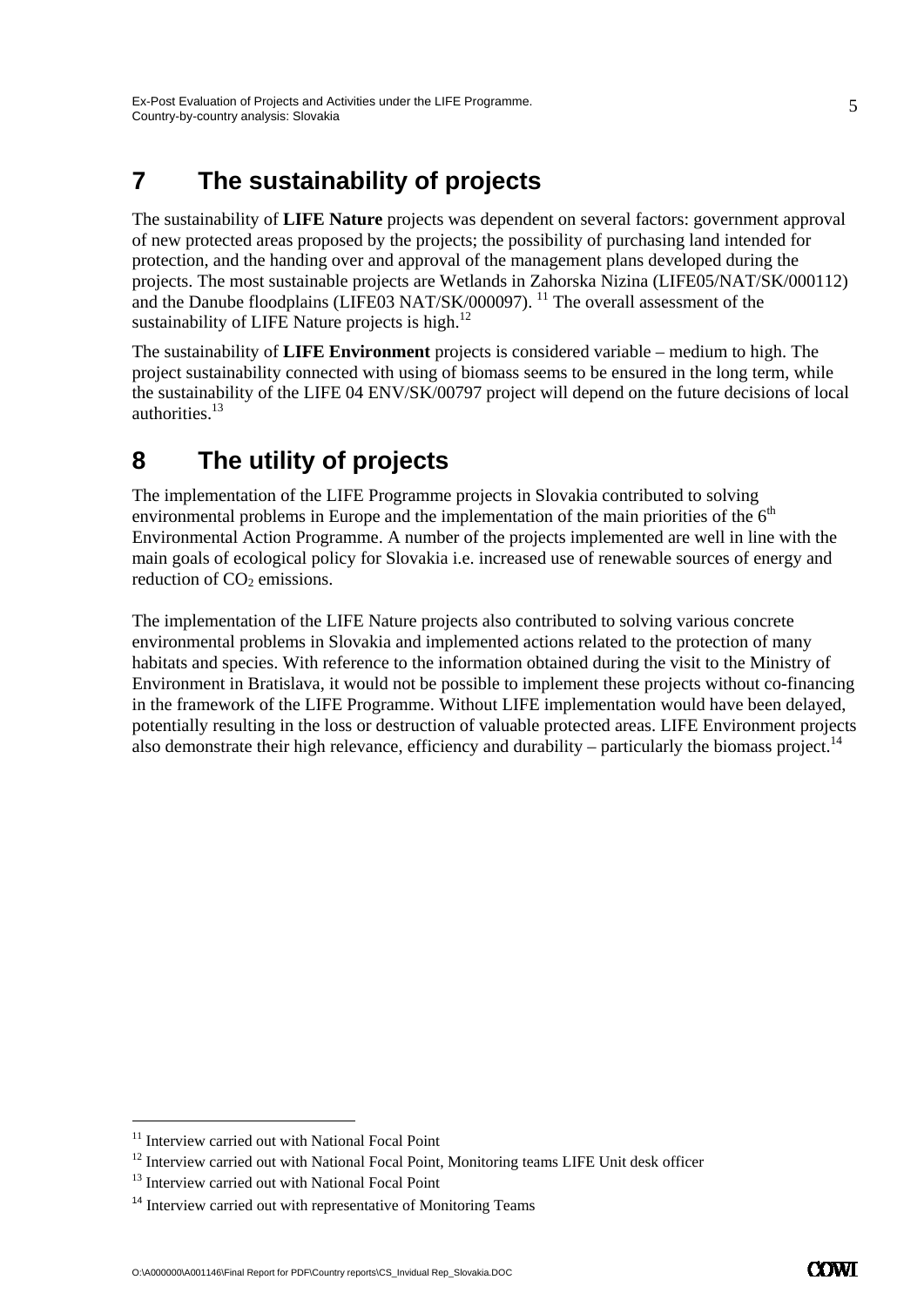#### **Appendix 1 Comprehensive overview of LIFE Projects in Slovakia**

In connection with the ex-post evaluation, data was extracted from the BUTLER database of the LIFE Unit. Table 1 and Table 2 below provide an overview of the information available on each project as well as the LIFE+ theme attached by the evaluation team to the project. The budget figures for LIFE co-financing do not necessarily correspond to the actual payments made.

| Id.           | <b>Title</b>                      | <b>LIFE</b><br>generation | <b>Funding</b><br>year | <b>Start</b><br>year | <b>End</b><br>year | <b>Total</b><br>budget<br>(EUR) | LIFE co-<br>financing<br>budget<br>(EUR) | <b>Beneficiary</b><br>type | <b>International</b><br>partners<br>(yes/no) | $LIFE+$<br>theme |
|---------------|-----------------------------------|---------------------------|------------------------|----------------------|--------------------|---------------------------------|------------------------------------------|----------------------------|----------------------------------------------|------------------|
| LIFE03        | Integrated Logistics for Use of   | LIFE III                  | 2003                   | 2003                 | 2006               | 6,185,050                       | 1,011,900                                | NGO-                       | No.                                          | Air              |
| ENV/SK/000577 | <b>Biomass Energy</b>             |                           |                        |                      |                    |                                 |                                          | Foundation                 |                                              |                  |
| LIFE04        | Sustainable Development of Cit-   | LIFE III                  | 2004                   | 2004                 | 2007               | 355,739                         | 170,945                                  | NGO-                       | <b>No</b>                                    | Urban envi-      |
| ENV/SK/000797 | ies and Mitigation of Impacts of  |                           |                        |                      |                    |                                 |                                          | Foundation                 |                                              | ronment          |
|               | Climate Change on Quality of Life |                           |                        |                      |                    |                                 |                                          |                            |                                              |                  |
|               | and on Environment in Urban       |                           |                        |                      |                    |                                 |                                          |                            |                                              |                  |
|               | Areas                             |                           |                        |                      |                    |                                 |                                          |                            |                                              |                  |

*Table 2 Overview of LIFE Environment Projects in Slovakia*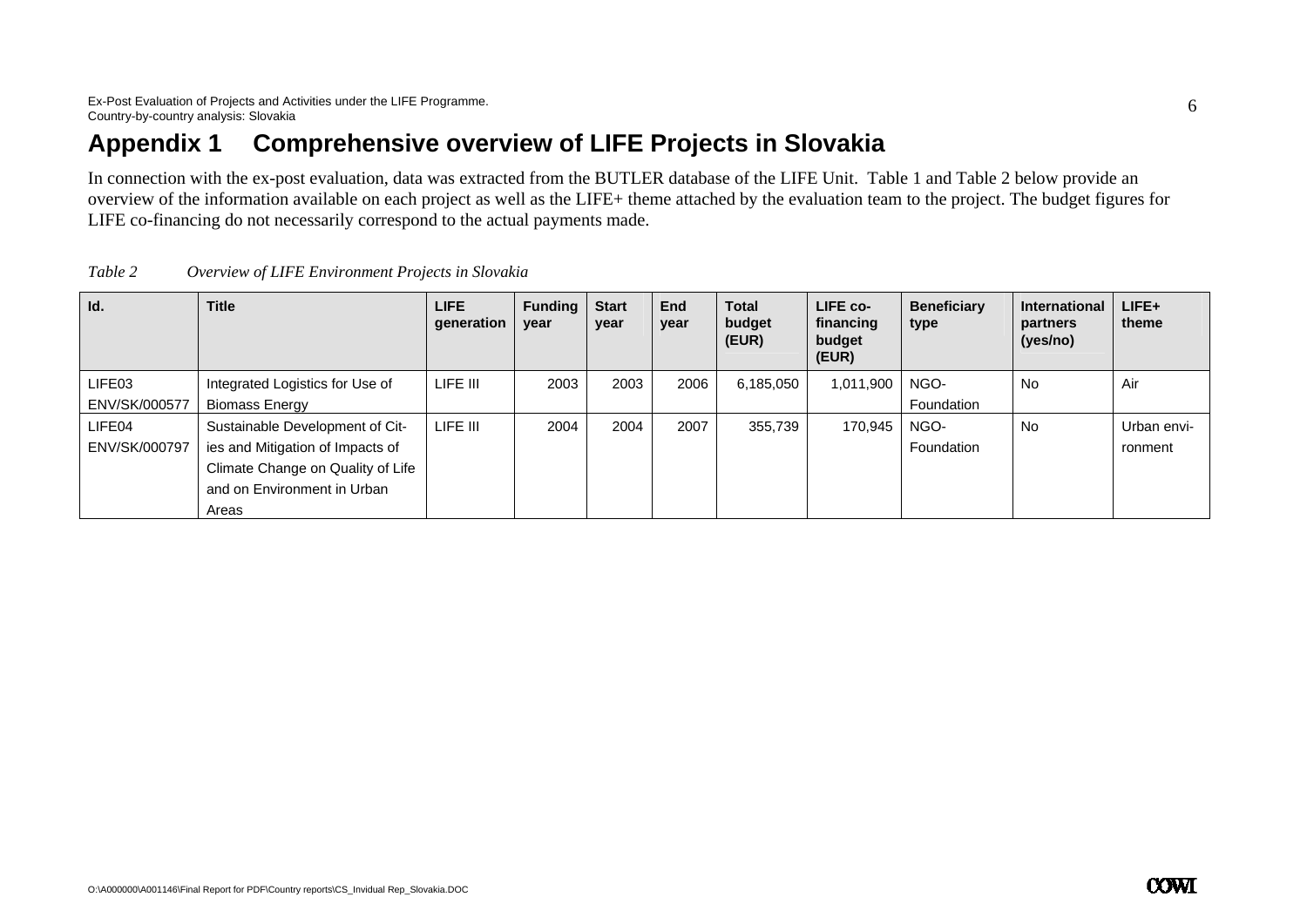#### Ex-Post Evaluation of Projects and Activities under the LIFE Programme. Country-by-country analysis: Slovakia

#### *Table 3 Overview of LIFE Nature Projects in Slovakia*

| Id.           | <b>Title</b>                       | LIFE<br>generation | <b>Funding</b><br>year | <b>Start</b><br>year | <b>End</b><br>year | <b>Total</b><br>budget<br>(EUR) | LIFE co-<br>financing<br>(EUR) | <b>Beneficiary</b><br>type | <b>International</b><br>partners<br>(yes/no) | <b>Directive</b><br>(Birds,<br>Habitats) or<br>biodiversity |
|---------------|------------------------------------|--------------------|------------------------|----------------------|--------------------|---------------------------------|--------------------------------|----------------------------|----------------------------------------------|-------------------------------------------------------------|
| LIFE03        | Restoration of Water Regime in     | LIFE III           | 2003                   | 2003                 | 2007               | 400,000                         | 300,000                        | NGO-                       | <b>No</b>                                    | Habitats                                                    |
| NAT/SK/000096 | Sur Fen Nature Reserve             |                    |                        |                      |                    |                                 |                                | Foundation                 |                                              |                                                             |
| LIFE03        | Conservation and management of     | LIFE III           | 2003                   | 2003                 | 2007               | 570,000                         | 370,500                        | NGO-                       | <b>No</b>                                    | <b>Habitats</b>                                             |
| NAT/SK/000097 | Danube floodplain forests          |                    |                        |                      |                    |                                 |                                | Foundation                 |                                              |                                                             |
| LIFE03        | Conservation of Aquila heliaca in  | LIFE III           | 2003                   | 2003                 | 2007               | 492,000                         | 369,000                        | NGO-                       | <b>No</b>                                    | <b>Birds</b>                                                |
| NAT/SK/000098 | the Carpathian basin               |                    |                        |                      |                    |                                 |                                | Foundation                 |                                              |                                                             |
| LIFE04        | Conservation of habitat diversity  | LIFE III           | 2004                   | 2004                 | 2009               | 500,244                         | 250,122                        | National au-               | <b>No</b>                                    | <b>Habitats</b>                                             |
| NAT/SK/000244 | in Slovenský Raj National Park     |                    |                        |                      |                    |                                 |                                | thority                    |                                              |                                                             |
| LIFE05        | Restoration of Wetlands at Za-     | LIFE III           | 2005                   | 2005                 | 2009               | 624,000                         | 312,000                        | National au-               | No                                           | Habitats                                                    |
| NAT/SK/000112 | horie Lowland                      | Extension          |                        |                      |                    |                                 |                                | thority                    |                                              |                                                             |
| LIFE05        | Conservation of Otis tarda in Slo- | LIFE III           | 2005                   | 2005                 | 2010               | 2,040,000                       | 1,500,000                      | National au-               | No                                           | <b>Birds</b>                                                |
| NAT/SK/000115 | vakia                              | Extension          |                        |                      |                    |                                 |                                | thority                    |                                              |                                                             |
| LIFE06        | Conservation of Senne and          | LIFE III           | 2006                   | 2005                 | 2011               | 1,325,556                       | 662,778                        | National au-               | <b>No</b>                                    | <b>Birds</b>                                                |
| NAT/SK/000114 | Medzibodrozie SPAs in Slovakia     | Extension          |                        |                      |                    |                                 |                                | thority                    |                                              |                                                             |
| LIFE06        | Restoration and Management of      | LIFE III           | 2006                   | 2006                 | 2011               | 1,538,438                       | 1,076,900                      | Research insti-            | <b>No</b>                                    | <b>Habitats</b>                                             |
| NAT/SK/000115 | Sand Dunes Habitats in Zahorie     | Extension          |                        |                      |                    |                                 |                                | tutions                    |                                              |                                                             |
|               | Military Training Area             |                    |                        |                      |                    |                                 |                                |                            |                                              |                                                             |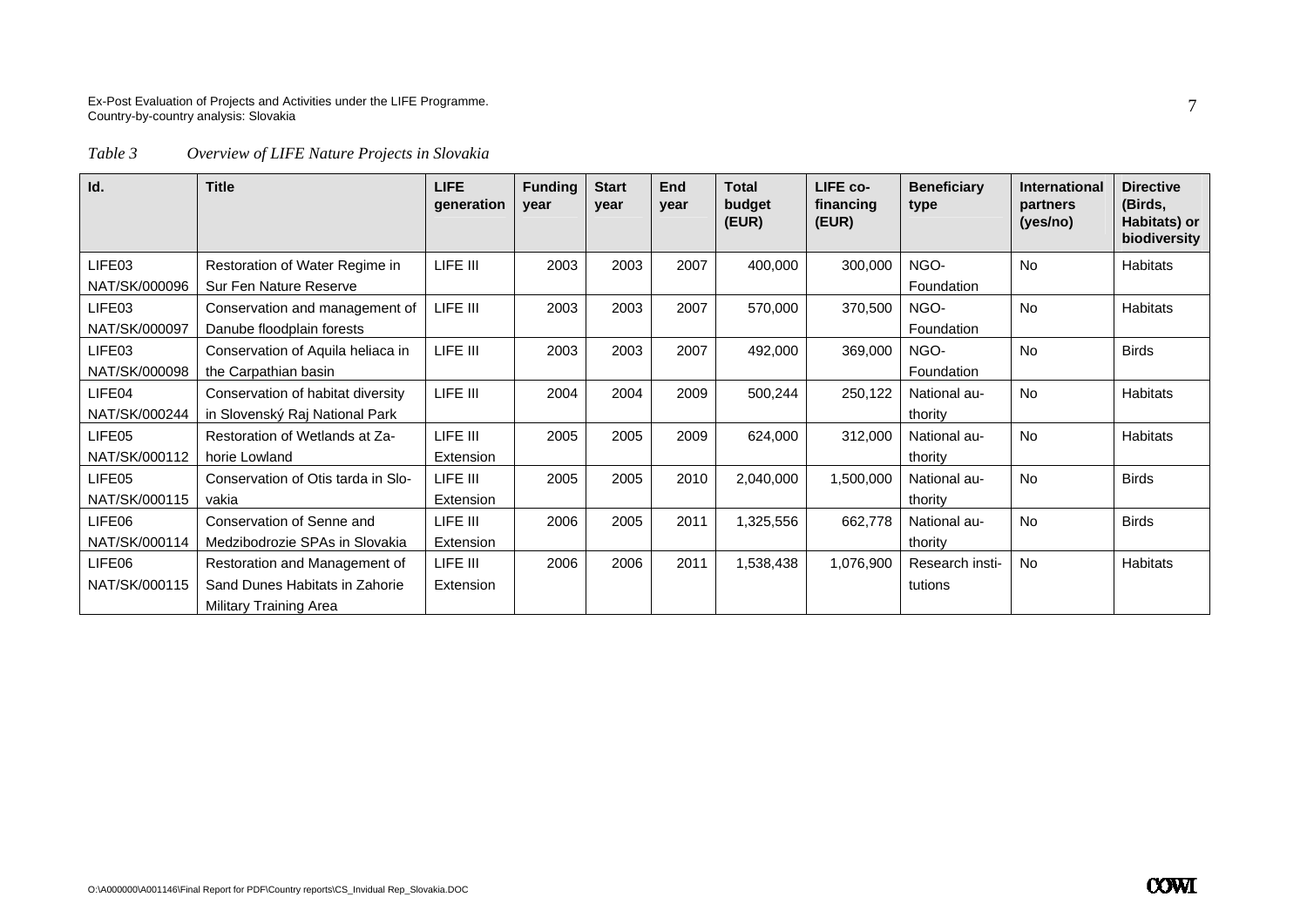#### **Appendix 2 Summary tables on LIFE Environment projects in Slovakia**

| <b>Generation</b>                                     | Year         | Number of<br>projects | <b>Total budget</b><br>(EUR<br>million) | <b>Total LIFE</b><br>co-financing<br>budget (EUR<br>million) | Average<br>duration<br>(years) | Average<br><b>LIFE funding</b><br>per project<br>(EUR<br>million) |
|-------------------------------------------------------|--------------|-----------------------|-----------------------------------------|--------------------------------------------------------------|--------------------------------|-------------------------------------------------------------------|
| LIFE II                                               | 1996         | 0                     | 0.0                                     | 0.0                                                          | 0.0                            | 0.0                                                               |
|                                                       | 1997         | $\pmb{0}$             | 0.0                                     | 0.0                                                          | 0.0                            | 0.0                                                               |
|                                                       | 1998         | $\pmb{0}$             | 0.0                                     | 0.0                                                          | 0.0                            | 0.0                                                               |
|                                                       | 1999         | $\pmb{0}$             | 0.0                                     | 0.0                                                          | 0.0                            | 0.0                                                               |
|                                                       | <b>Total</b> | $\pmb{0}$             | 0.0                                     | 0.0                                                          | 0.0                            | 0.0                                                               |
| LIFE III                                              | 2000         | $\pmb{0}$             | 0.0                                     | 0.0                                                          | 0.0                            | 0.0                                                               |
|                                                       | 2002         | 0                     | 0.0                                     | 0.0                                                          | 0.0                            | 0.0                                                               |
|                                                       | 2003         | $\mathbf{1}$          | 6.2                                     | 1.0                                                          | 3.0                            | 1.0                                                               |
|                                                       | 2004         | 1                     | 0.4                                     | 0.2                                                          | 3.0                            | 0.2                                                               |
|                                                       | <b>Total</b> | $\mathbf{2}$          | $\overline{7}$                          | $\mathbf{1}$                                                 | 3.0                            | 0.6                                                               |
| LIFE III<br>extension                                 | 2005         | 0                     | 0.0                                     | 0.0                                                          | 0.0                            | 0.0                                                               |
|                                                       | 2006         | 0                     | 0.0                                     | 0.0                                                          | 0.0                            | 0.0                                                               |
|                                                       | <b>Total</b> | $\bf{0}$              | 0.0                                     | 0.0                                                          | 0.0                            | 0.0                                                               |
| <b>Grand total</b>                                    |              | $\overline{2}$        | 6.5                                     | 1.2                                                          | 3.0                            | 0.6                                                               |
| Comparative<br>figures for all<br><b>ENV</b> projects |              | 1,076                 | 1,947.7                                 | 615.9                                                        | 3.3                            | 0.6                                                               |

*Table 4 Overview of LIFE ENV projects in Slovakia by year, 1996-2006*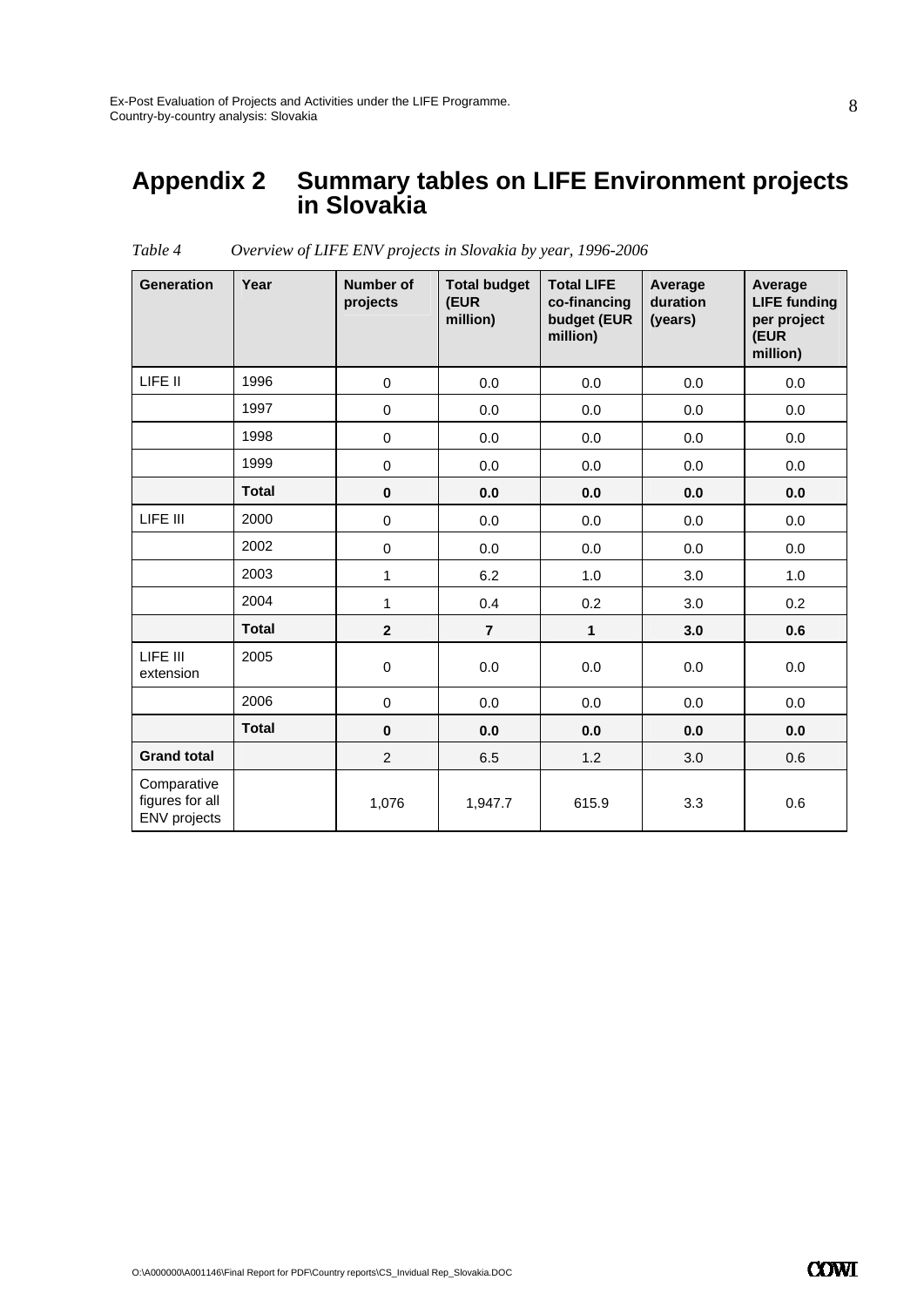Ex-Post Evaluation of Projects and Activities under the LIFE Programme. Country-by-country analysis: Slovakia

| $LIFE+$ theme                  | No. of<br>projects | In $%$ of<br>total | <b>Total</b><br>budget<br>(EUR<br>million) | In $%$ of<br>total | <b>LIFE</b><br>contribution<br>(EUR<br>million) | In $%$ of<br>total |
|--------------------------------|--------------------|--------------------|--------------------------------------------|--------------------|-------------------------------------------------|--------------------|
| Climate change                 | $\mathbf 0$        | $0\%$              | 0.0                                        | $0\%$              | 0.0                                             | 0%                 |
| Air                            | 1                  | 50%                | 6.2                                        | 95%                | 1.0                                             | 86%                |
| Water                          | 0                  | $0\%$              | 0.0                                        | $0\%$              | 0.0                                             | 0%                 |
| Soil                           | 0                  | $0\%$              | 0.0                                        | $0\%$              | 0.0                                             | $0\%$              |
| Forests                        | 0                  | $0\%$              | 0.0                                        | 0%                 | 0.0                                             | 0%                 |
| Natural resources and<br>waste | 0                  | $0\%$              | 0.0                                        | $0\%$              | 0.0                                             | 0%                 |
| Chemicals                      | 0                  | $0\%$              | 0.0                                        | $0\%$              | 0.0                                             | 0%                 |
| Urban environment              | 1                  | 50%                | 0.4                                        | 5%                 | 0.2                                             | 14%                |
| Strategic approaches           | $\mathbf 0$        | 0%                 | 0.0                                        | 0%                 | 0.0                                             | 0%                 |
| <b>Total</b>                   | $\overline{2}$     | 100%               | 6.5                                        | 100%               | 1.2                                             | 100%               |

*Table 5 Overview of LIFE ENV projects in Slovakia 1996-2006 by theme*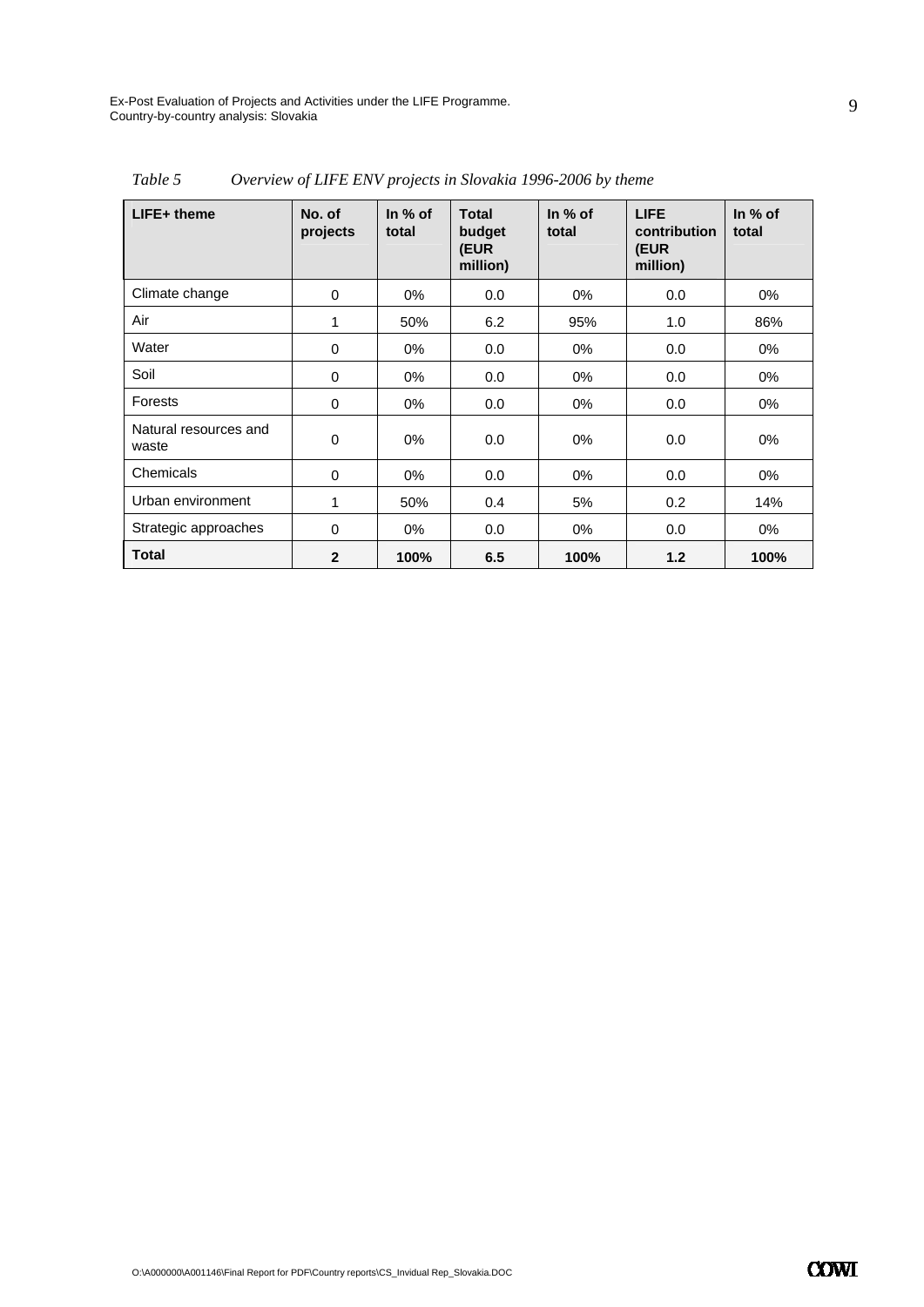| <b>Beneficiary type</b>                  | No. of<br>projects | In % of<br>total | <b>Total</b><br>budget<br>(EUR<br>million) | In % of<br>total | <b>LIFE</b><br>contribution<br>(EUR<br>million) | In % of<br>total |
|------------------------------------------|--------------------|------------------|--------------------------------------------|------------------|-------------------------------------------------|------------------|
| <b>Public entities</b>                   |                    |                  |                                            |                  |                                                 |                  |
| National authority                       | $\mathbf 0$        | 0%               | 0.0                                        | 0%               | 0.0                                             | 0%               |
| Regional authority                       | $\Omega$           | 0%               | 0.0                                        | 0%               | 0.0                                             | $0\%$            |
| Local authority                          | 0                  | 0%               | 0.0                                        | 0%               | 0.0                                             | $0\%$            |
| Development agency                       | $\mathbf 0$        | 0%               | 0.0                                        | 0%               | 0.0                                             | 0%               |
| Intergovernmental body                   | $\mathbf 0$        | 0%               | 0.0                                        | 0%               | 0.0                                             | 0%               |
| Park-reserve authority                   | 0                  | 0%               | 0.0                                        | 0%               | 0.0                                             | 0%               |
| Sub-total                                | $\mathbf 0$        | 0%               | 0.0                                        | 0%               | 0.0                                             | 0%               |
| <b>Public and private enterprises</b>    |                    |                  |                                            |                  |                                                 |                  |
| International enterprise                 | $\Omega$           | 0%               | 0.0                                        | 0%               | 0.0                                             | 0%               |
| Large enterprise                         | $\mathbf 0$        | 0%               | 0.0                                        | 0%               | 0.0                                             | 0%               |
| SME Small and medium sized<br>enterprise | $\mathbf 0$        | 0%               | 0.0                                        | 0%               | 0.0                                             | 0%               |
| Mixed enterprise                         | $\mathbf 0$        | 0%               | 0.0                                        | 0%               | 0.0                                             | 0%               |
| Public enterprise                        | 0                  | 0%               | 0.0                                        | 0%               | 0.0                                             | 0%               |
| Sub-total                                | $\mathbf{0}$       | 0%               | 0.0                                        | 0%               | 0.0                                             | 0%               |
| <b>NGOs and research</b>                 |                    |                  |                                            |                  |                                                 |                  |
| NGO-Foundation                           | $\overline{c}$     | 100%             | 6.5                                        | 100%             | 1.2                                             | 100%             |
| <b>Research institutions</b>             | $\mathbf 0$        | 0%               | 0.0                                        | 0%               | 0.0                                             | 0%               |
| University                               | $\mathbf 0$        | 0%               | 0.0                                        | 0%               | 0.0                                             | 0%               |
| Training centre                          | $\mathbf 0$        | 0%               | 0.0                                        | 0%               | 0.0                                             | $0\%$            |
| Sub-total                                | $\overline{2}$     | 100%             | 6.5                                        | 100%             | 1.2                                             | 100%             |
| None indicated                           | 0                  | 0%               | 0.0                                        | 0%               | 0.0                                             | 0%               |
| <b>Total</b>                             | $\overline{2}$     | 100%             | 6.5                                        | 100%             | $1.2$                                           | 100%             |

*Table 6 Slovakia LIFE ENV projects 1996-2006 according to beneficiary type*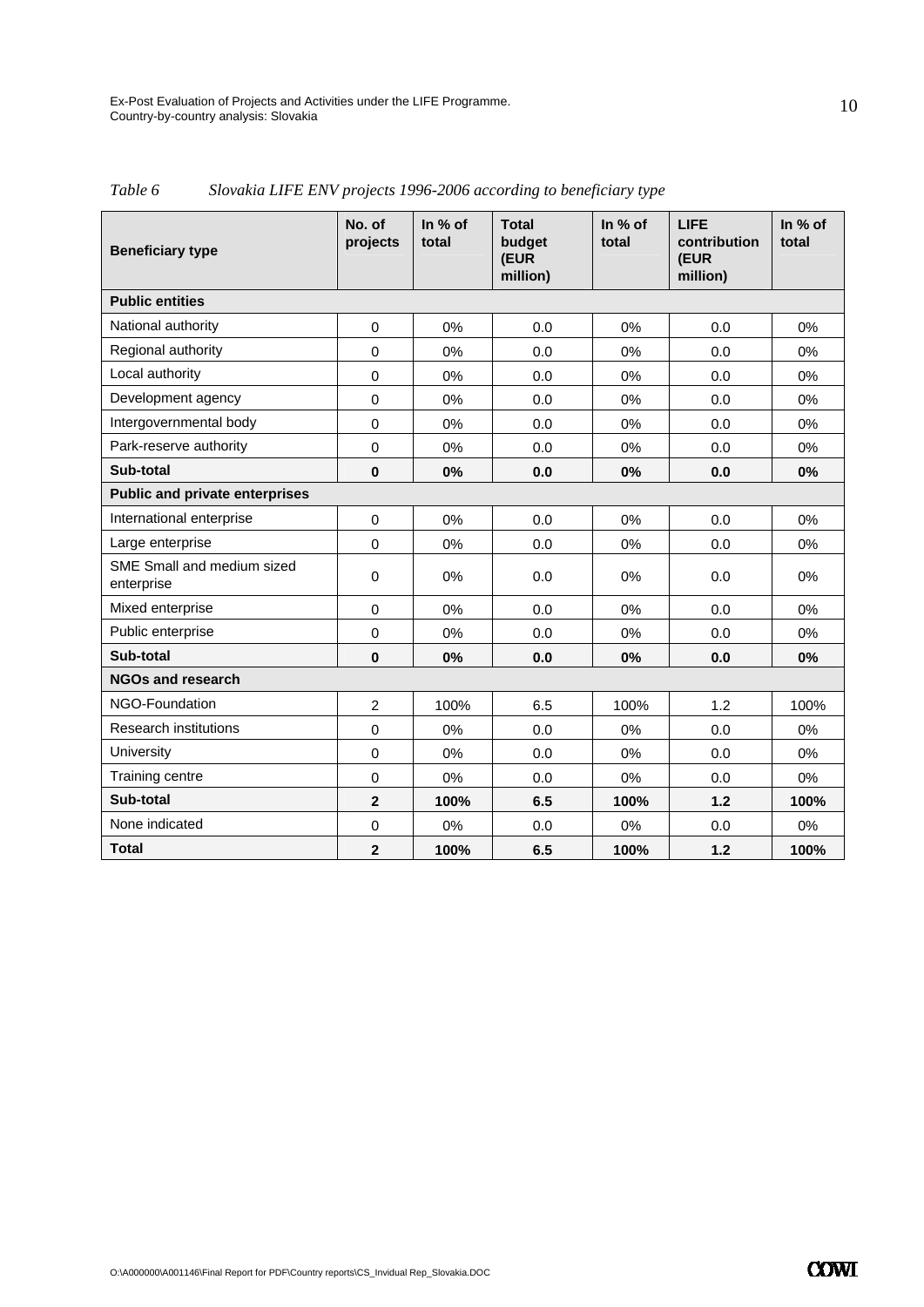#### **Appendix 3 Summary tables on LIFE Nature projects in Slovakia**

| <b>Generation</b>                              | Year         | <b>Number of</b><br>projects | <b>Total budget</b><br>(EUR<br>million) | <b>Total LIFE</b><br>co-financing<br>budget (EUR<br>million) | Average<br>duration<br>(years) | Average<br><b>LIFE</b> funding<br>per project<br>(EUR<br>million) |
|------------------------------------------------|--------------|------------------------------|-----------------------------------------|--------------------------------------------------------------|--------------------------------|-------------------------------------------------------------------|
| LIFE II                                        | 1996         | $\mathbf 0$                  | 0.0                                     | 0.0                                                          | 0.0                            | 0.0                                                               |
|                                                | 1997         | $\pmb{0}$                    | 0.0                                     | 0.0                                                          | 0.0                            | 0.0                                                               |
|                                                | 1998         | $\mathbf 0$                  | 0.0                                     | 0.0                                                          | 0.0                            | 0.0                                                               |
|                                                | 1999         | $\mathbf 0$                  | 0.0                                     | 0.0                                                          | 0.0                            | 0.0                                                               |
|                                                | <b>Total</b> | $\pmb{0}$                    | 0.0                                     | 0.0                                                          | 0.0                            | 0.0                                                               |
| LIFE III                                       | 2000         | 0                            | 0.0                                     | 0.0                                                          | 0.0                            | 0.0                                                               |
|                                                | 2002         | $\mathbf 0$                  | 0.0                                     | 0.0                                                          | 0.0                            | 0.0                                                               |
|                                                | 2003         | 3                            | 1.5                                     | 1.0                                                          | 4.0                            | 0.3                                                               |
|                                                | 2004         | $\mathbf{1}$                 | 0.5                                     | 0.3                                                          | 5.0                            | 0.3                                                               |
|                                                | <b>Total</b> | 4                            | $\overline{2}$                          | $\mathbf{1}$                                                 | 4.3                            | 0.3                                                               |
| LIFE III<br>extension                          | 2005         | $\overline{2}$               | 2.7                                     | 1.8                                                          | 4.5                            | 0.9                                                               |
|                                                | 2006         | $\overline{2}$               | 2.9                                     | 1.7                                                          | 5.5                            | 0.9                                                               |
|                                                | <b>Total</b> | 4                            | 5.5                                     | 3.6                                                          | 5.0                            | 0.9                                                               |
| <b>Grand total</b>                             |              | $\,8\,$                      | 7.5                                     | 4.8                                                          | 4.6                            | 0.6                                                               |
| Comparative<br>figures for all<br>NAT projects |              | 771                          | 1,224.1                                 | 637.2                                                        | 4.2                            | 0.8                                                               |

*Table 7 Overview of LIFE NAT projects in Slovakia, 1996-2006* 

*Table 8 Categories of LIFE NAT projects in Slovakia, 1996-2006* 

| <b>LIFE NAT themes</b>       | No. of<br>projects | In % of total | <b>Total budget</b><br>(EUR million) | In $%$ of<br>total | <b>LIFE</b><br>contribution<br>(EUR<br>million | In $%$ of<br>total |
|------------------------------|--------------------|---------------|--------------------------------------|--------------------|------------------------------------------------|--------------------|
| <b>Habitats Directive</b>    | 5                  | 63%           | 3.6                                  | 48%                | 2.3                                            | 48%                |
| <b>Birds Directive</b>       | 3                  | 38%           | 3.9                                  | 52%                | 2.5                                            | 52%                |
| <b>Biodiversity projects</b> | 0                  | 0%            | 0.0                                  | 0%                 | 0.0                                            | $0\%$              |
| <b>Total</b>                 | 8                  | 100%          | 7.5                                  | 100%               | 4.8                                            | 100%               |